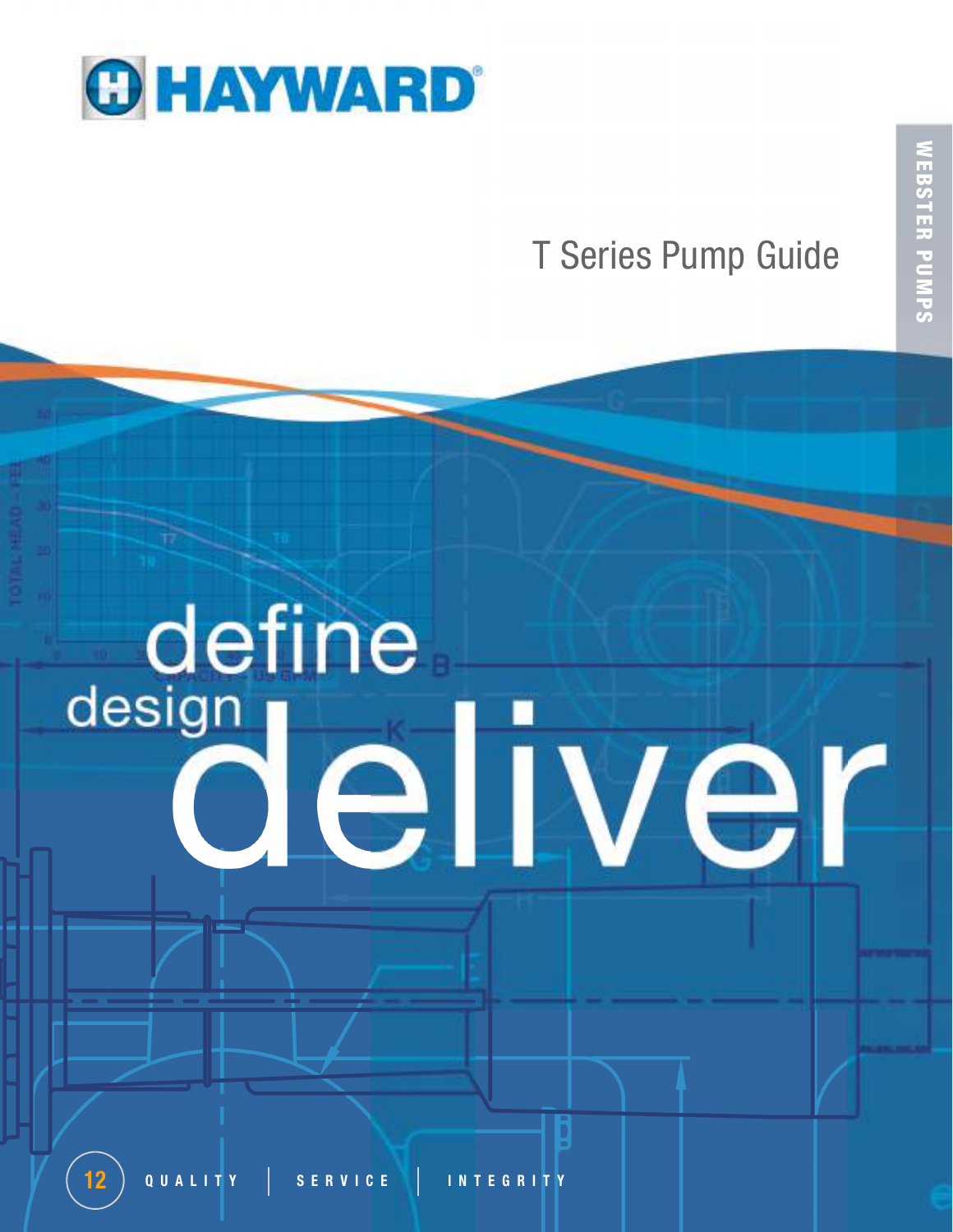

1/3, 1/2, 3/4, 1, 1-1/2 Hp

The new T Series Webster by Hayward thermoplastic pump features a single, non-coupled motor/impeller shaft with a proprietary patent-pending shaft seal. Compared to a pump with a coupled shaft and o-ring seal, the T Series design combines the multiple components into one thereby reducing the possibility of failure by components.

The new shaft seal is made from PTFE allowing greater chemical compatibility and less wear due to degradation over time that would reduce pump performance.

The shaft sleeve has also been extended to move the seal point up and away from the weep hole protecting the metal shaft as well as centralizing the sleeve.

The new T Series is offered in CPVC as standard for the pump head assembly, with GFPP and PVDF as optional materials.

#### KEY FEATuRES

- Single, Non-Coupled Motor Shaft 303 SS
- Proprietary, Patent-Pending PTFE Shaft Seal
- Extended Shaft Sleeve

#### **BENEFITS**

- Solid, Stable One-Piece Shaft
- Seal Point Away from Weep Hole
- Less Vibration
- Runs True

#### TYpiCAl AppliCATiONS

- Chemical Processing and Transfer
- Metal Plating
- Waste and Water Treatment
- Mining
- Aquatic and Animal Life Support Systems
- Electronics

#### **OPTIONS**

- Optional Inlet Screen
- In-Tank Filtration
- Impeller Trim Variations
- Explosion-Proof Motors
- Wash-Down Motors
- 575V Motors

#### **MATERIALS**

- CPVC Cell Class 23447 per ASTM D1784
- GFPP Cell Class 85580 per ASTM D4101
- PVDF per ASTM D3222, II



EXplODED ViEW

NEW

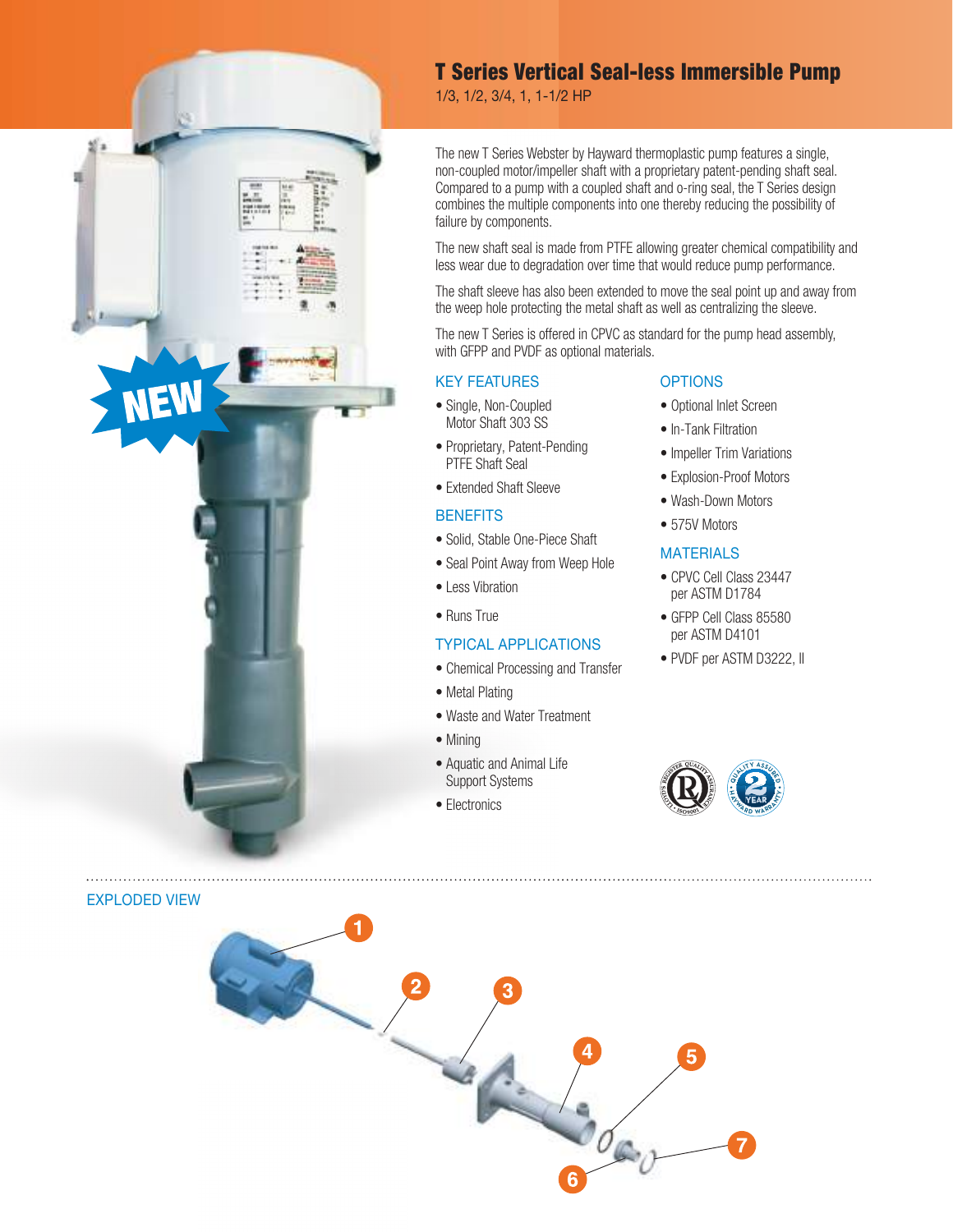#### PARTS LIST

 $\ldots$  .

- 1. Motor and Shaft
- 2. Impeller Seal (PTFE)
- 3. Impeller
- 4. Body
- 5. End Cap O-Ring
- 6. End Cap
- 7. Retainer Clip



#### T Series Dimensions – Inches / Millimeters

|                | $\overline{A}$<br>in / $mm$ | B<br>in $\sqrt{mn}$ | C<br>in $/mm$ | D<br>in / $mm$ | E<br>in $/mm$ | G<br>in $\sqrt{mm}$ | Н<br>in $/mm$ | J<br>in $\sqrt{mm}$ | K<br>in $/mm$ | <b>INLET</b> | <b>DISCHARGE</b> | <b>HP</b> |
|----------------|-----------------------------|---------------------|---------------|----------------|---------------|---------------------|---------------|---------------------|---------------|--------------|------------------|-----------|
| T <sub>2</sub> | 8.68 / 220                  | 13.28 / 337         | 1.16 / 29     | 2.25/57        | 6.98 / 177    | 4.90 / 124          | 6.32 / 161    | 6.32 / 161          | 10.86 / 276   | 1" MNPT      | $1/2"$ FNPT      | 1/3       |
| T4             | 9.19 / 233                  | 12.90/328           | 1.38 / 35     | 2.88 / 70      | 6.98 / 177    | 4.90 / 124          | 6.32 / 161    | 6.32 / 161          | 9.77 / 248    | 1-1/4" MNPT  | 1" FNPT          | 1/2       |
| T <sub>5</sub> | 9.69 / 246                  | 12.90 / 328         | 1.38 / 35     | 2.88 / 73      | 6.98 / 177    | 4.90 / 124          | 6.32 / 161    | 6.32 / 161          | 9.77 / 248    | 1-1/4" MNPT  | 1" FNPT          | 3/4       |
| T <sub>6</sub> | 9.69 / 246                  | 11.40 / 290         | 1.69/43       | 3.21/82        | 6.98/177      | 4.90 / 124          | 6.32 / 161    | 6.32 / 161          | 7.97 / 202    | 1-1/2" MNPT  | 1-1/4" FNPT      |           |
| T7             | 9.94 / 252                  | 11.40 / 290         | 1.69/43       | 3.21 / 82      | 6.98/177      | 4.90 / 124          | 6.32 / 161    | 6.32 / 161          | 7.97 / 202    | 1-1/2" MNPT  | 1-1/4" FNPT      |           |
| T <sub>8</sub> | 10.44 / 265                 | 11.40 / 290         | 1.69/43       | 3.21 / 82      | 6.98 / 177    | 4.90 / 124          | 6.32 / 161    | 6.32 / 161          | 7.97 / 202    | 1-1/2" MNPT  | 1-1/4" FNPT      | $1 - 1/2$ |

Dimensions are subject to change without notice – consult factory for installation information.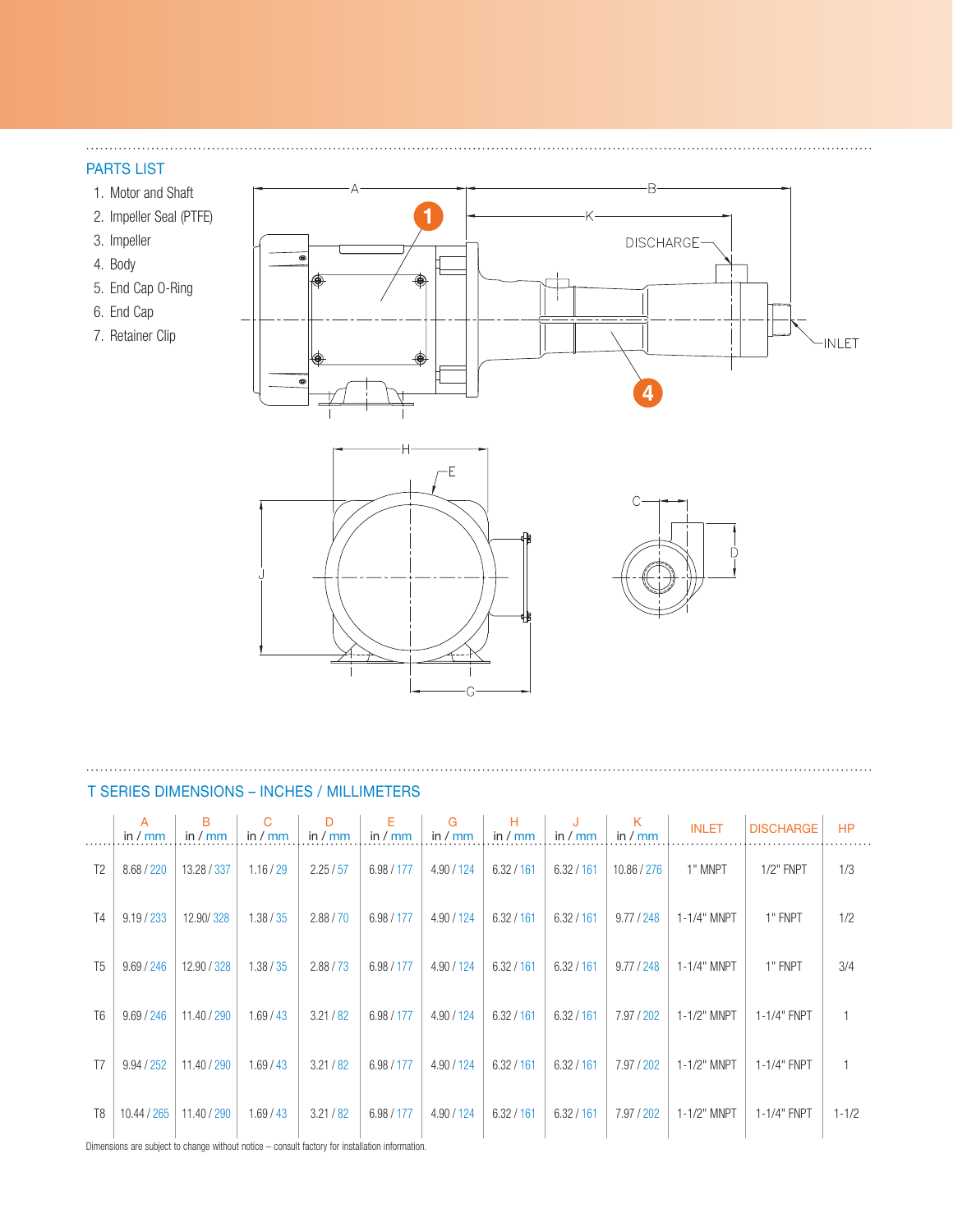# **SPECIFICATIONS**

 $\ddotsc$ 

| pumps are matched for non-overloading, continuous duty performance throughout the<br>entire pump performance range              |
|---------------------------------------------------------------------------------------------------------------------------------|
| are heavy-duty TEFC, epoxy painted and rated for continuous service. Also available<br>with Wash Down or Explosion-Proof motors |
|                                                                                                                                 |

#### Technical Specs and Performance Data

| <b>MODEL</b>   | HP        | <b>VOLTAGE</b> | <b>MAX LOAD</b><br>amps | <b>APPROXIMATE</b><br><b>WEIGHT</b><br>lbs / kg |  |
|----------------|-----------|----------------|-------------------------|-------------------------------------------------|--|
|                |           | 115/230        | 4.6 / 2.3               |                                                 |  |
| T <sub>2</sub> | 1/3       | 208-230/460    | 1.2/0.6                 | 22/10                                           |  |
| T <sub>4</sub> | 1/2       | 115/230        | 6.0 / 3.0               | 24/11                                           |  |
|                |           | 208-230/460    | 2.4/1.2                 |                                                 |  |
| T <sub>5</sub> |           | 115/230        | 8.6 / 4.3               |                                                 |  |
|                | 3/4       | 208-230/460    | 3.5/1.6                 | 26/12                                           |  |
| T <sub>6</sub> |           | 115/230        | 8.6 / 4.3               | 28/13                                           |  |
|                |           | 208-230/460    | 2.4/1.2                 |                                                 |  |
| T <sub>7</sub> |           | 115/230        | 10.8 / 5.4              | 30/13.5                                         |  |
|                |           | 208-230/460    | 3.5/1.6                 |                                                 |  |
|                |           | 115/230        | 14.8 / 7.4              |                                                 |  |
| T <sub>8</sub> | $1 - 1/2$ | 208-230/460    | 4.4 / 2.2               | 32/14.5                                         |  |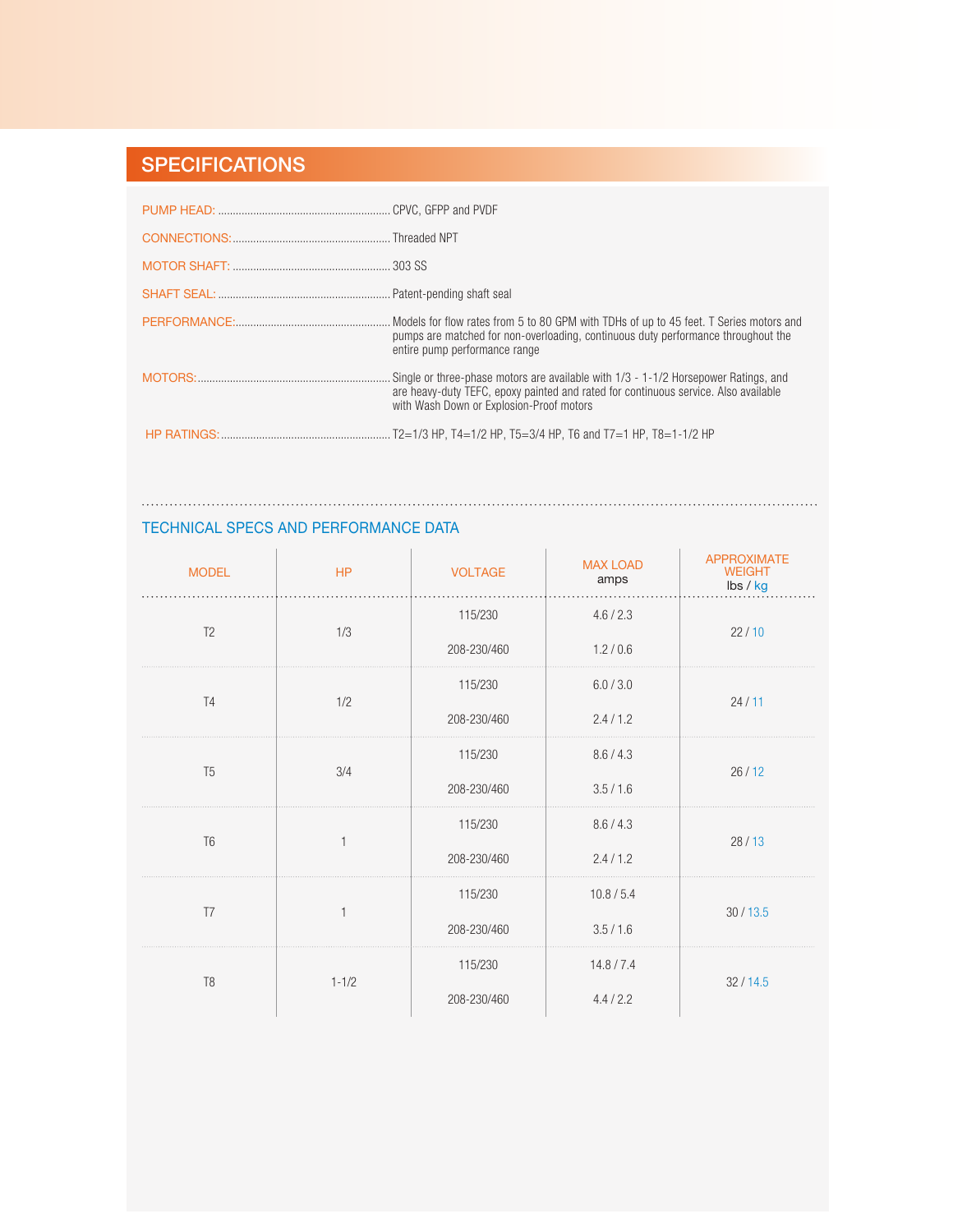#### pump PERFORMANCE CURVES – 50 Hz



#### pump PERFORMANCE CURVES – 60 Hz